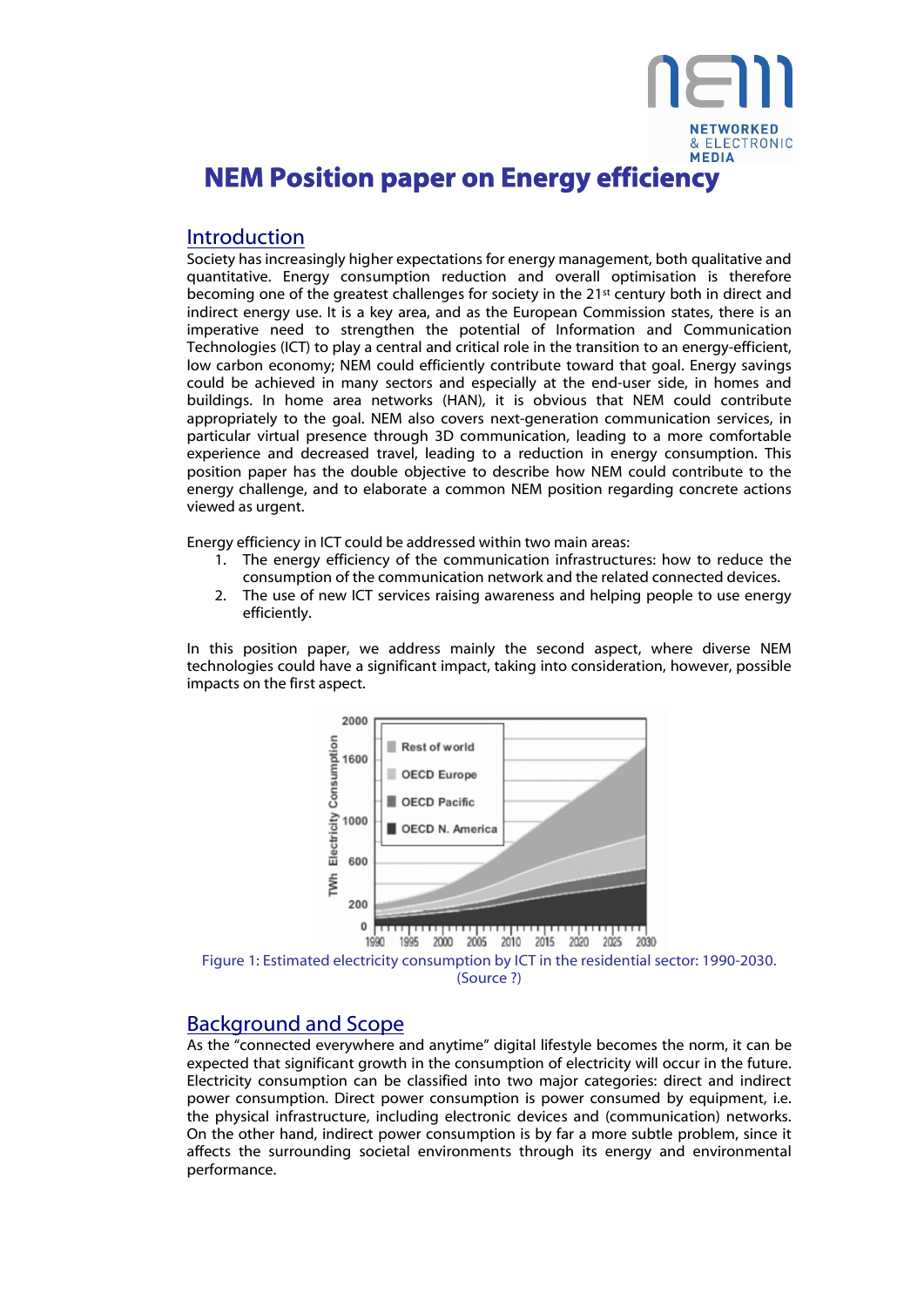

The NEM community considers today four main axes to correctly assess the global significance of the energy challenge addressing both energy management and energy saving communication :

- 1. Energy management at the end-user side using advanced ICT, i.e. both in private and professional areas, such as in corporate buildings and private dwellings.
- 2. Smart grid and advanced metering for increased use of alternative energy resources and better coordination in consumption between the grid participants
- 3. Advanced communication services, while merging communication and multimedia, for increased virtualization, i.e. ambient and virtual reality, for relieving the increasing traffic burden of conventional means of travel (car, train, plane, …)
- 4. Training in the efficient use of energy using multimedia means

### Home and Energy management using ICT

Today, most of the devices in the home area could or will be connected using specific connectivity features, both hard-wired or wireless and protocol-based, and some of them already address energy management issues such as central heating management, home automation, standby mode management, energy dashboard, etc. These applications require several physical devices and sensors, which are quite difficult to install due mainly to compatibility issues between solutions. There is still a lot of work to do to get a full plug&play, cheap, and widely compatible solution in combining green technologies and smart energy infrastructures. However, we are slowly seeing a trend towards that direction. The devices of the future that will populate the home area will be able to not only automatically adjust their own consumption based on the needs to fulfil their task, but also communicate and cooperate in order to more efficiently consume energy. It must be understood that the home will become an ecosystem of devices that will have to correlate to the tasks related to the customer's lifestyle and be optimised. ICT technologies such as those addressed by NEM have the potential to do so.

In most cases, savings are achieved by providing better information to the clients about consumption or even about the source of the energy used, either in real time or in background. Not only energy consumption (data per year, data per month) must be given, but also capabilities to analyze and process historical data (performance comparisons, saving plans, trends, consumption profiles, pricing information etc.). Graphical rich displays showing all these data in a friendly manner will be quite convenient to encourage user acceptance.

Making the users aware of their electricity pattern usage, along with a tariff policy might also contribute to a more suitable matching of supply and demand figures. This requires that citizens have previously been sensitized to the impact of energy consumption on the environment, and, in parallel, have been incentivized to modify their consumption according to local or global needs. This is more easily achieved if that comes together with saving money due to a smart use of tariff schemes, usages, and service level agreements. Equally, showing to the energy consumers the real impact in terms of gas emissions, or carbon footprint generated by their energy usage might encourage them to take a greater responsibility for their energy consumption (energy accountability). Simulations on performance of the home area in terms of energy savings can be carried out, thus providing even more information to the user on the impact of using each of their home devices and how they can modify their use.

Moreover, an even more powerful service might be a coordinated functioning of these systems intended to raise effectiveness of home automation mechanisms including home control, domotics, appliance coordination of use, handling of HVAC, load management etc.. The home control system, having a good knowledge of user preferences and expectations, power transport and distribution grid status, weather conditions, tariff schemes might take clever decisions in order to make home life more comfortable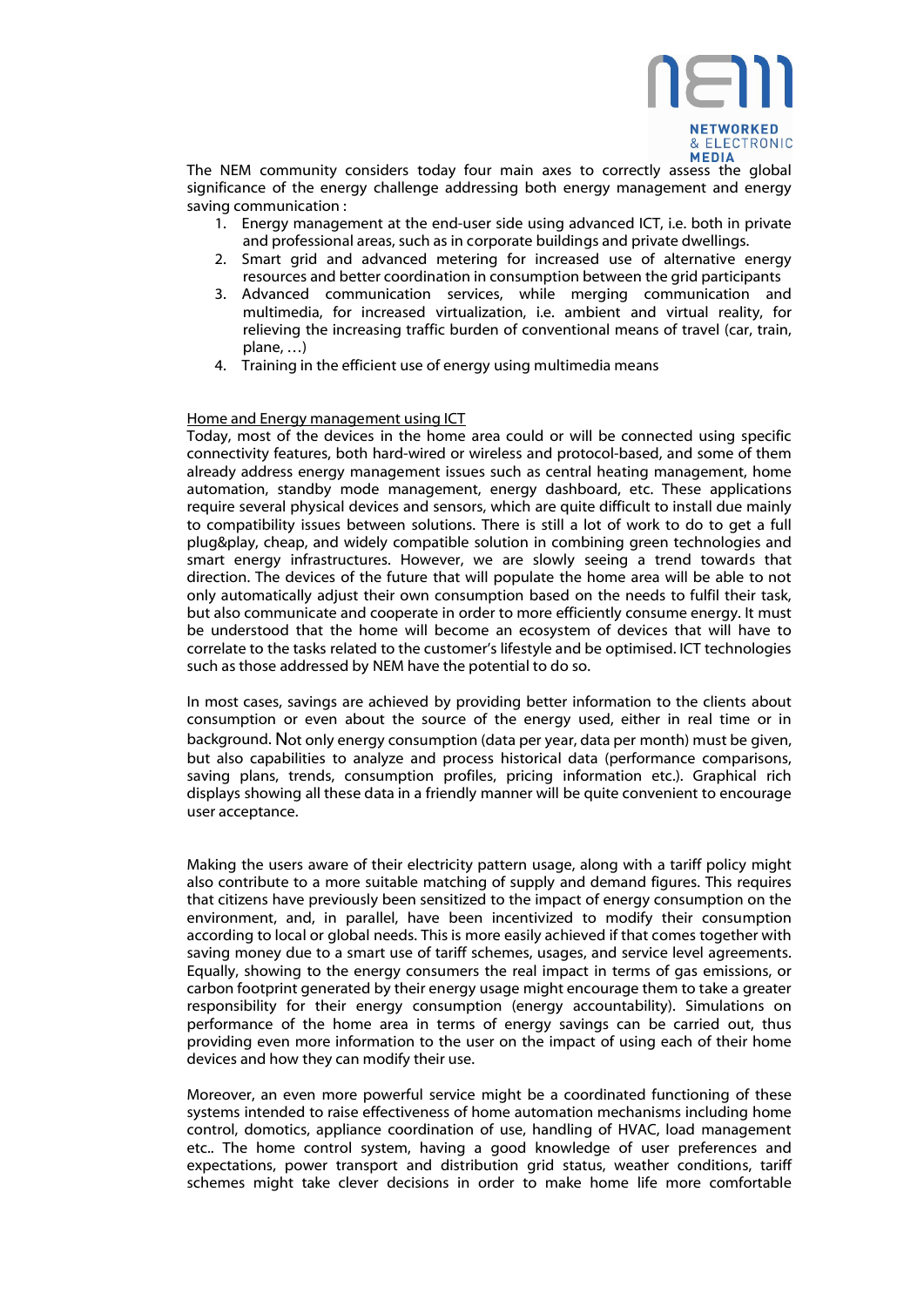

through a better utilization of energy resources. It can be envisaged that truly smart power management systems will supervise our future digital home in an integrated and automated manner, in collaboration with other telecommunication services arising from the forthcoming digital environment

### Smart Grid and Advanced Meters

Today, the electric power industry is in the early stages of a historic change. From the growing introduction of intermittent distributed, renewable energy sources to new and efficient ways that residential, commercial and industrial users are consuming electricity, the underpinning grid infrastructure is transforming on an epic scale. The transmission and distribution electricity market is finding itself at the convergence of energy, telecommunications and information technology (IT), driving necessary change and innovation in support of a 21st century intelligent utility network, a "Smart Grid." Many in the utility industry and in society at large are greeting the concept of the intelligent grid with optimism, especially given the operational, economic, and environmental benefits that may flow from this new investment, but there are still many uncertainties about the ultimate standards for intelligent grid technologies, particularly communication technologies and protocols.

In respect of advanced meters, there are many initiatives promoting the adoption of smart meters in buildings. A first step would be the substitution of old-fashioned analogue electricity meters by new generation digital devices. When all households are able to adapt their energy use during a period of high prices or diminished availability, this would enhance the reliability of supply and improve energy market transactions, energy savings and, therefore, generating efficiency.

#### Rich advanced communication services

Today, people use phone calls, SMS/MMS, and increasingly videoconference services to communicate with people in remote locations. These basic services are of course very useful but are not sufficient to avoid travelling (as we experience in collaborative projects where we still need to meet physically regularly). Videoconference systems are still quite expensive and difficult to setup. This is however the first step in the direction of a real teleimmersion environment supported by telecommunication, where people could gain a strong impression of being physically connected.

### Coaching using multimedia means

In parallel to the technological means which help people to manage their power consumption, NEM is also pushing an Energy dashboard which could show people their real instant energy consumption. Based on the analysis of that consumption and comparde with a optimum situation, specific applications could help or coach people towards better energy usage by giving specific directions. Such coaching applications could use advanced multimedia technologies merging real and virtual components in order to be more attractive.

### Alternative Energy sources

Important aspect of the energy management is integration of local alternative energy production, ranging from photovoltaic batteries, water solar heating, private wind turbines, electric vehicles (future idea since amount of currently available vehicles does not allow taking full benefit of this concept). Two approaches can be considered. From one side local production can be used to lower private energy consumption and/or make a temporal compromise between grid and private energy provision. From the other side local energy can be sold to the grid when excess is produced. Third alternative is deployment of alternative generation by grid owner at customer premises in exchange for cheaper energy provision. The business models are various and some of them have already been adopted in many countries, e.g. Greece, UK, Germany etc.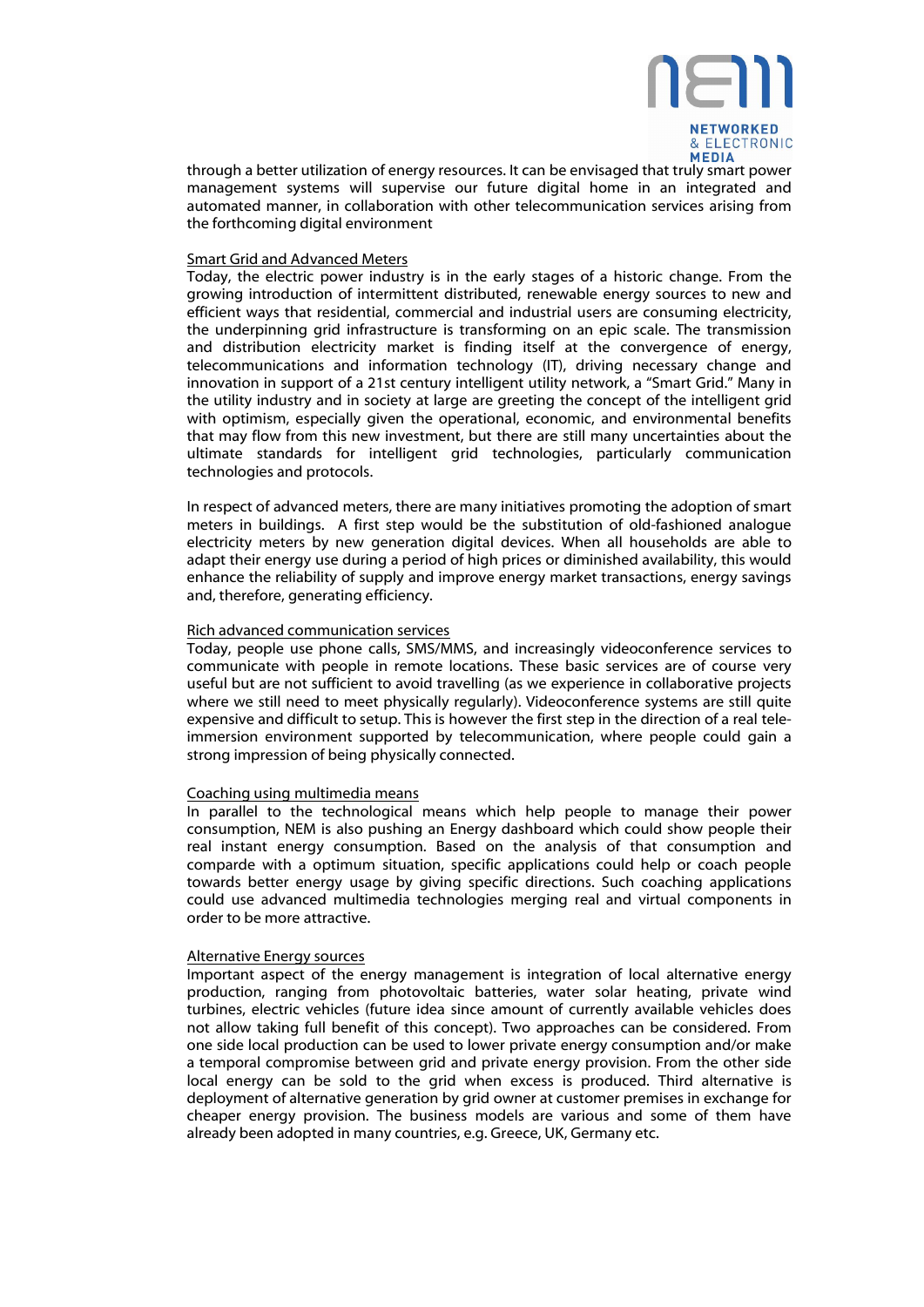

# Strategic importance

As explained above, energy will be a rare resource in the near future and there is a need for everybody to find alternative solutions. These solutions could address not only energy production but also energy consumption.

It is well-known that Oil production will decrease rapidly over the next few years which implies that we need to find new sources of energy (solar, wind, tide, …) in order to substitute for oil (see figures below).

On the other hand, humans will still need more and more energy in order to increase their well-being, and that means there is an urgent need to optimise energy consumption.

NEM is positioned on this second aspect; networked media research could bring significant advances in the field of energy savings by delivering simulation, modelling, analysis, monitoring and visualisation tools.



Figure 2: Oil production forecast up to 2100. (Source ?)



Figure 3: World marketed energy consumption forecast 1980-2030. (Source EIA)

Some enhancements have been already achieved, for instance the ongoing transition from analogue to digital terrestrial broadcasting is a major exercise that will have a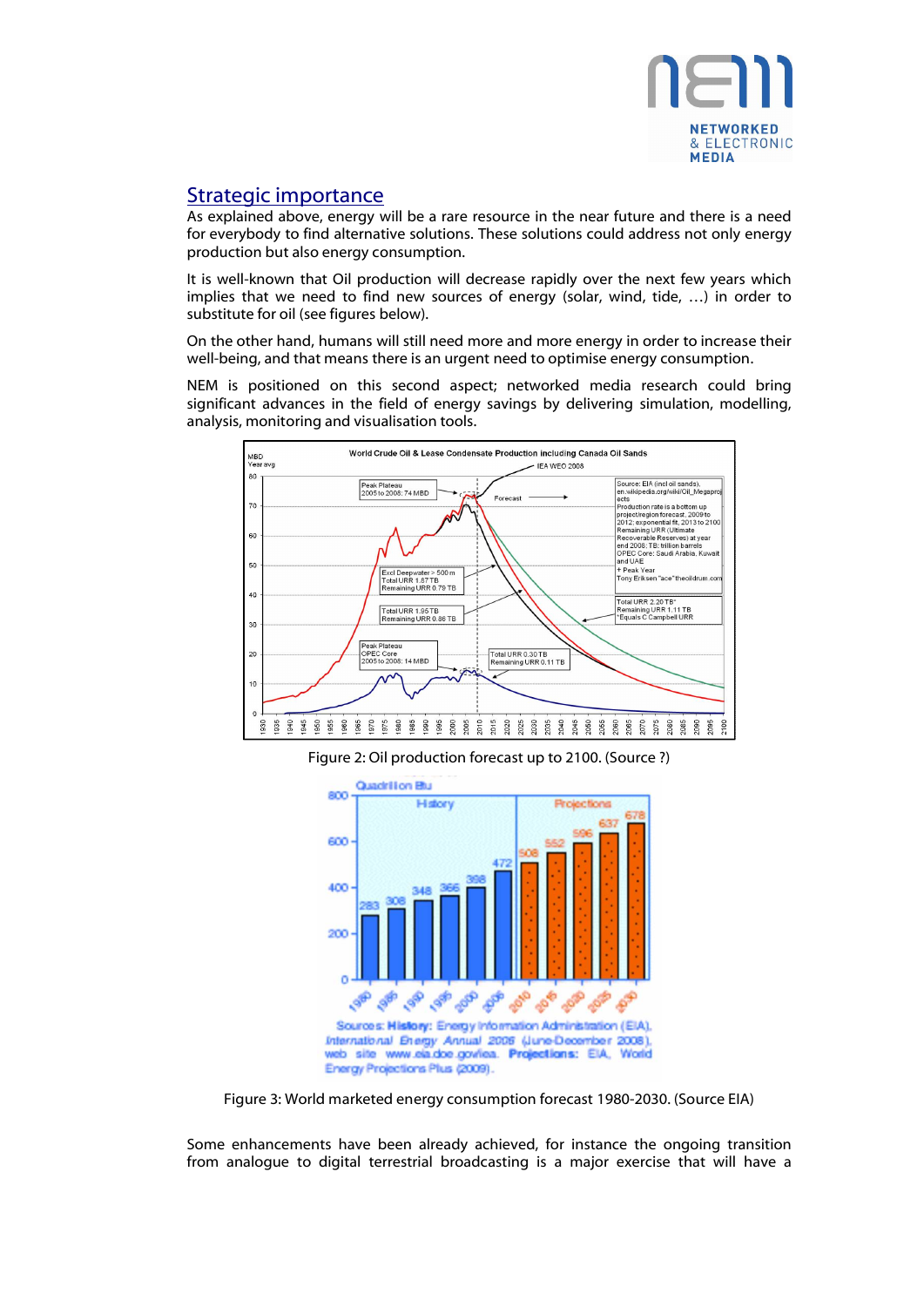

substantial impact on climate, by reduced energy use due to reduced transmitter power and increased spectral efficiency.

## NEM position on Energy efficiency

As explained above, NEM could bring its contribution to improvements in global energy efficiency in the 2 main areas of energy management in home and buildings and new advanced communication services.

For these two topics, the NEM position is the following:

### Energy management in home & buildings

In order to achieve this goal there is a strong need to push standardisation in order to insure interoperability between home devices. There are several means of connectivity according to the device functionalities (wired and wireless). As far as energy savings could apply to any of the home devices, there is a strong need to develop a set of standardised functionalities that could be implemented on any home devices. Here, it is very important to address existing appliances, which are already in use in households and will not be replaced soon, and new appliances. The relevant CEN/CENELEC Technical Committees could launch specific work item/s to develop such a protocol but there is also a need to push regulation in order to make these functionalities mandatory in any CE marked device. Furthermore, it is necessary to enable end users (residential/small and large consumers) to manage energy consumption through relevant energy management consoles or by using related energy management services (e.g. offered by network and power grid operators).

### Smart Grid and advanced metering

To fully realize the benefits of advanced meters and the smart grid, it must be possible to monitor, control and exchange data between disparate utility systems. These systems often use a variety of data exchange formats and mechanisms that have historically prevented the systems from effectively communicating with each other. To address this, the Internet community has already developed Web services (SOAP/XML), a standardsbased way for applications to integrate with each other. Web services use ubiquitous protocols and the Web infrastructure that exists in every organization, so they require little, if any, additional technology or training investment. The inherent interoperability that comes with using vendor-, platform-, and language-independent Web services technologies is vital in obtaining the maximum benefits from smart grids and advanced metering systems for the least amount of integration costs.

If the Smart Grid is defined as the convergence of information and operational technology applied to the electric grid (and to other utility distribution networks), providing more sustainable options to customers for participating in efficiency, conservation, and demand response programs and improved security, reliability and efficiency to utilities then the proper focus on deployment should be on utility communication infrastructure. An advanced metering system should provide utilities a single, open, extensible infrastructure over which they can run a wide set of functions that enable them to realize savings, efficiency gains and revenue enhancements in metering, customer services, distribution operations, and allied areas. The most cost effective and efficient system is to utilize existing power lines to create an adaptive, directed, self-healing neighbourhood network with a data concentrator that communicates over an IP based network with the utility and other head end applications. The system should also enable utilities to improve service quality and customer retention capability while setting the stage for future in-premise applications via a meter's open standard multi-purpose extension port interface. These future applications, leveraging the same IP based infrastructure that is at the core of the system, could include in-home customer displays, demand response, predictive warranty